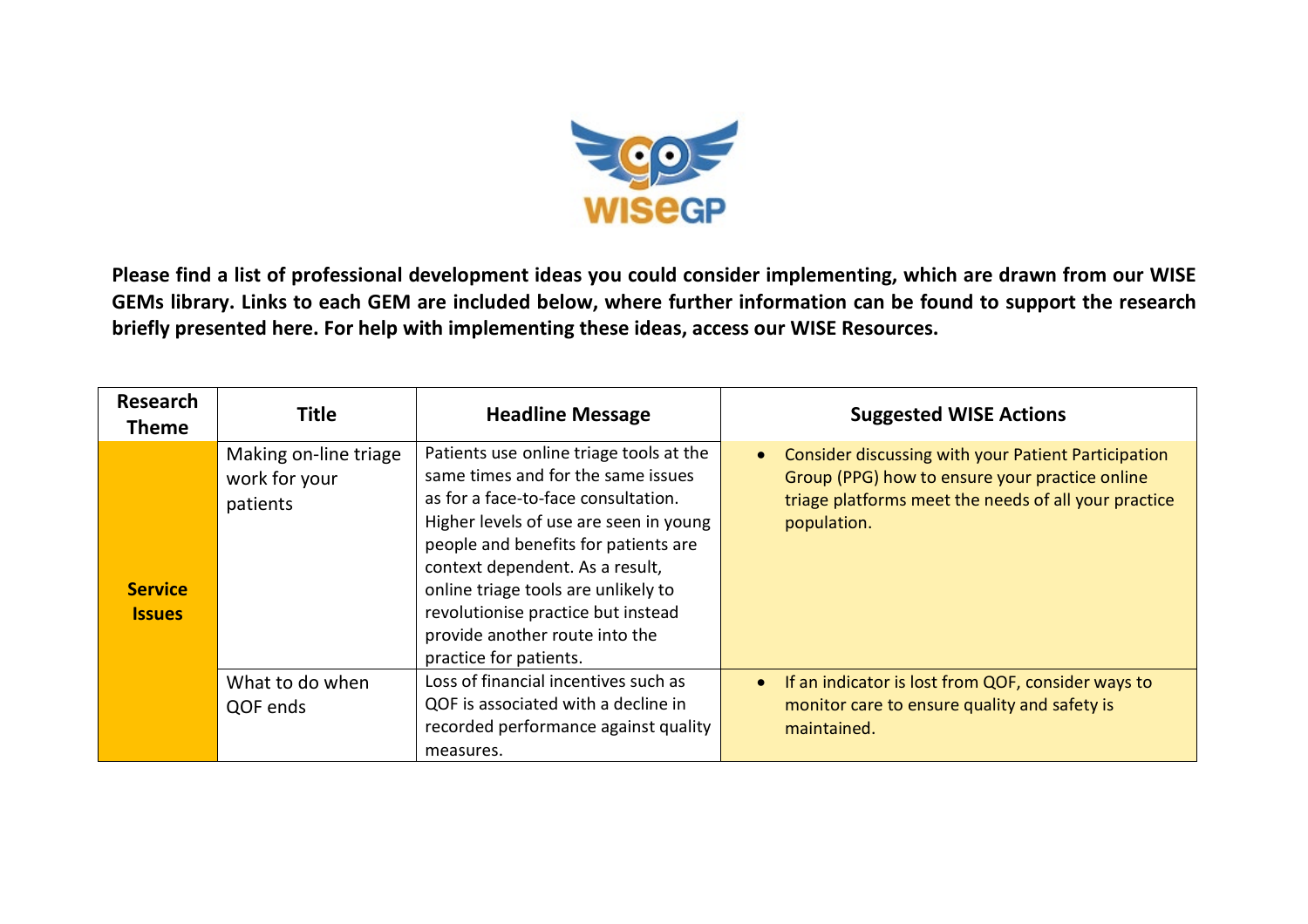|                                    | Spotting your<br>practice's vulnerable<br>patients                                                   | Patients who miss more than two<br>appointments per year tend to have<br>multiple health conditions and are<br>much more likely to die prematurely<br>when compared to patients with<br>similar health problems who do<br>attend; so they need attention.                                                              | Consider having a proactive practice policy for<br>managing repeated DNAs. Ensure DNAs are coded<br>and consider auditing DNAs and your practice's<br>planned follow-up of patients with high DNA rates;<br>what actions work better for the range of patients at<br>your practice?                                                                                                                                                                                                           |
|------------------------------------|------------------------------------------------------------------------------------------------------|------------------------------------------------------------------------------------------------------------------------------------------------------------------------------------------------------------------------------------------------------------------------------------------------------------------------|-----------------------------------------------------------------------------------------------------------------------------------------------------------------------------------------------------------------------------------------------------------------------------------------------------------------------------------------------------------------------------------------------------------------------------------------------------------------------------------------------|
|                                    | Designing (updating)<br>your practice team                                                           | Implementing change in primary care<br>requires flexibility and adaptability,<br>resources and use of extended<br>professional roles.                                                                                                                                                                                  | Review the expertise of members of your practice<br>team and whether this is being utilized. Consider if<br>further support is needed to develop those extended<br>roles.                                                                                                                                                                                                                                                                                                                     |
|                                    | The experience of<br>implementing and<br>delivering group<br>consultations in UK<br>general practice | Group consultations can be enjoyable<br>for clinicians, and can reduce<br>appointment burden on primary care,<br>enhance multi-disciplinary working,<br>and provide patient-centred care.<br>Implementation required strong<br>leadership and significant work is<br>required to initiate and sustain the<br>approach. | If you are considering adopting group consultations<br>$\bullet$<br>in your practice, take the time to design an<br>implementation plan considering who might act as<br>the group consultation 'champion', as well as what<br>support you might need from others in the multi-<br>disciplinary team.<br>Incorporating a measurement of process outcomes<br>and feedback will also ensure setting up this<br>consultation approach is sustainable and beneficial<br>for you and your patients. |
| <b>Generalism</b>                  | Approaches to tackle<br>polypharmacy                                                                 | To tackle problematic polypharmacy<br>we must address both professional<br>and practice barriers to tailored<br>prescribing                                                                                                                                                                                            | Take a look at your practice medicines review policy<br>- which barriers do you experience (see link below)<br>and how can you tackle them to improve patient-<br>centred prescribing?<br>https://bmcfampract.biomedcentral.com/track/pdf/10.1186/s12875-<br>$017 - 0705 - 2$                                                                                                                                                                                                                 |
| <b>Medical</b><br><b>Education</b> | Increasing patient<br>contact to encourage                                                           | More teaching for medical students<br>in general practice with patient<br>contact is significantly correlated                                                                                                                                                                                                          | Review feedback from medical students who have<br>had recent placements at your practice and consider                                                                                                                                                                                                                                                                                                                                                                                         |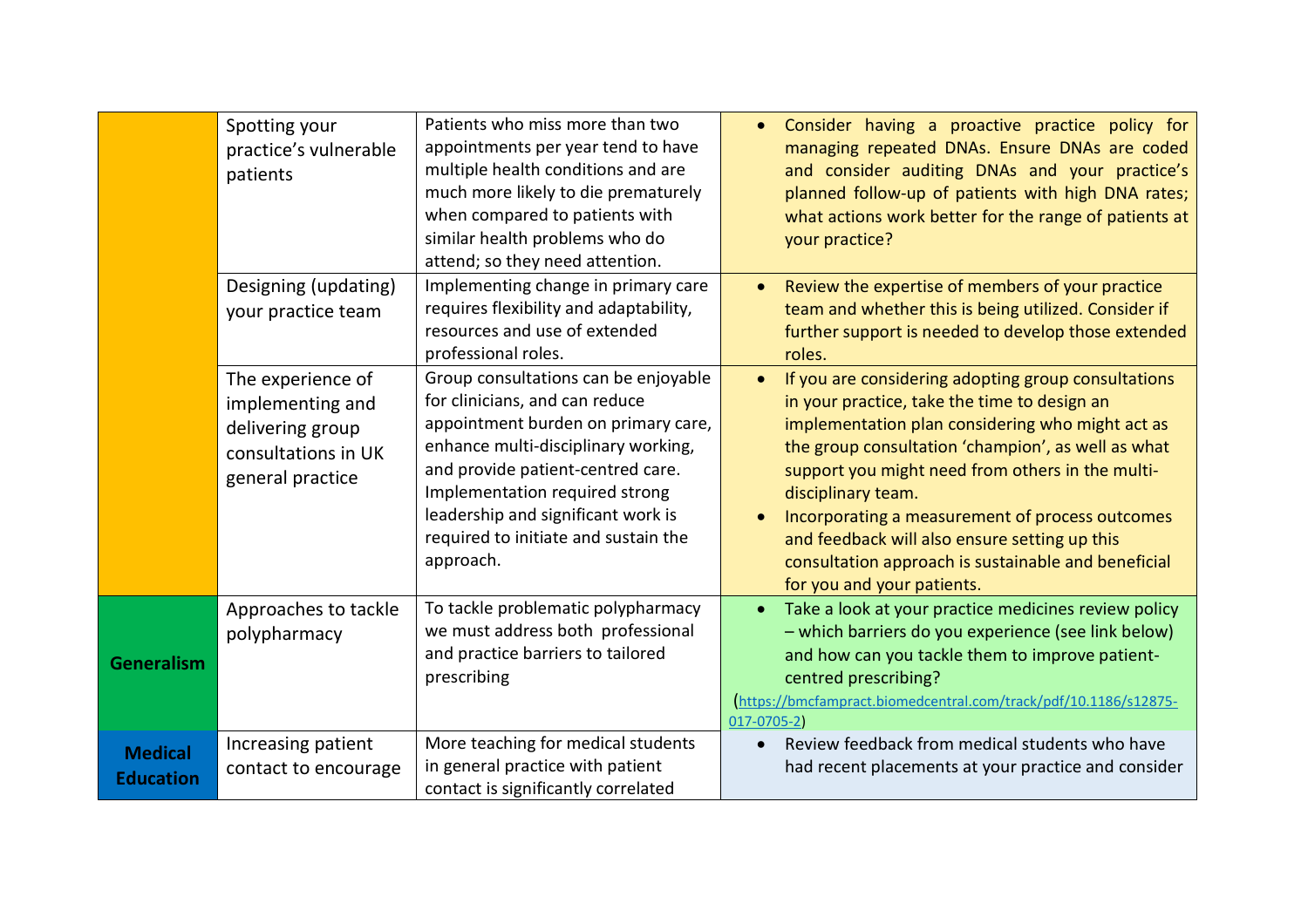| students to pursue<br><b>GP</b> training                                                           | with an increase in graduates<br>entering GP training programmes.                                                                                                                                                                        | whether they are getting enough direct patient<br>contact.                                                                                                                                                                                                                                                                                                                                                                                                                                                                                                                                                                                  |
|----------------------------------------------------------------------------------------------------|------------------------------------------------------------------------------------------------------------------------------------------------------------------------------------------------------------------------------------------|---------------------------------------------------------------------------------------------------------------------------------------------------------------------------------------------------------------------------------------------------------------------------------------------------------------------------------------------------------------------------------------------------------------------------------------------------------------------------------------------------------------------------------------------------------------------------------------------------------------------------------------------|
| <b>Experiences to offer</b><br>medical students to<br>encourage them to<br>become GPs              | Highlighting the intellectual<br>stimulation from problem-solving and<br>managing uncertainty, in addition to<br>academic careers in family medicine,<br>could encourage medical students to<br>become GPs.                              | Consider a medical student tutorial about a complex<br>case which involves managing uncertainty.<br>Signpost students with an interest in academic<br>general practice to academic GPs within your<br>Primary Care Network, or the WISE GP website.                                                                                                                                                                                                                                                                                                                                                                                         |
| <b>Considering factors</b><br>that impact on<br>medical student<br>teaching in general<br>practice | Undergraduate medical student<br>teaching in general practice is<br>impacted by practice workload, the<br>availability of teaching space and<br>renumeration issues.                                                                     | Consider establishing tutorials across your Primary<br>Care Network, where students from several practices<br>can regularly meet for dedicated teaching time<br>within primary care.                                                                                                                                                                                                                                                                                                                                                                                                                                                        |
| The reality of<br>undergraduate GP<br>teaching in UK<br>medical curricula                          | The amount of undergraduate GP<br>teaching is static or falling, despite<br>being recognised as vital for<br>recruitment of future GPs and<br>teaching future doctors generalist<br>skills. This teaching is also widely<br>underfunded. | Consider highlighting to local medical schools and<br>primary care leaders the need for increased general<br>practice experience for medical students, to ensure<br>training in expert generalism and to improve<br>recruitment and help with the workforce crisis,<br>whilst highlighting the need for this to be supported<br>by appropriate funding.<br>Review the feedback from medical students taught<br>at your practice, identify areas for improvement and<br>consider if they are getting enough patient contact.<br>Consider involving GP trainees, early career GPs and<br>locums in medical student teaching at your practice. |
| Candidate<br>perceptions of the UK<br>Recorded                                                     | The Recorded consultation<br>assessment was broadly acceptable.<br>Following feedback, consultation<br>length has been increased to 12                                                                                                   | Consider checking if your GP registrar in practice<br>feels they are getting enough experience and<br>support to prepare them for their RCA.                                                                                                                                                                                                                                                                                                                                                                                                                                                                                                |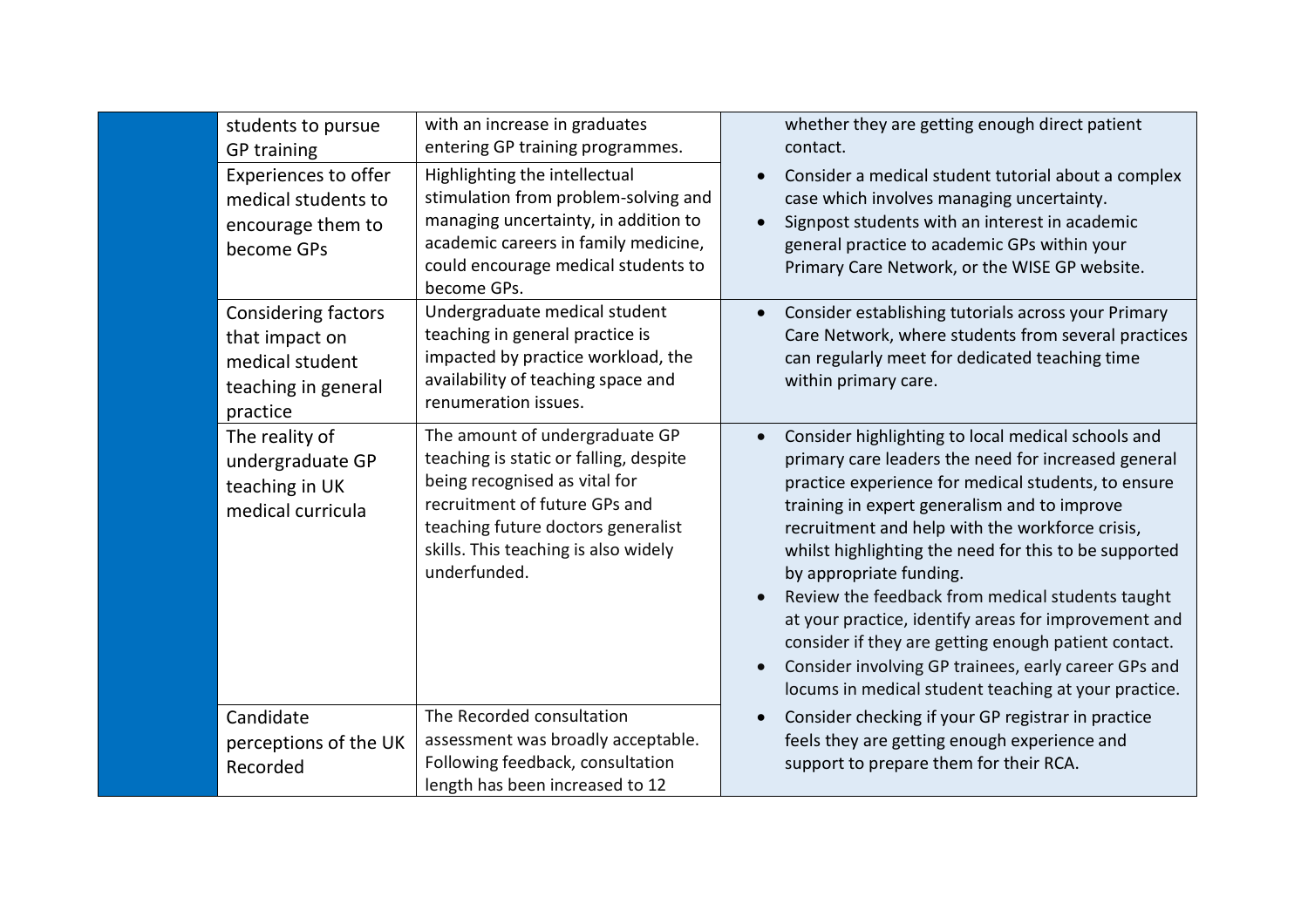|               | Consultation              | minutes, whilst further time/ support   |                                                               |
|---------------|---------------------------|-----------------------------------------|---------------------------------------------------------------|
|               | Assessment                | will be offered to candidates seeing a  |                                                               |
|               |                           | high number of patients from more       |                                                               |
|               |                           | deprived socio-economic                 |                                                               |
|               |                           | backgrounds or with language            |                                                               |
|               |                           | barriers.                               |                                                               |
|               | <b>Supporting parents</b> | Suicide bereavement is associated       | Make sure your practice has a protocol which                  |
|               | bereaved by suicide       | with a higher risk of mental health     | ensures any suicide is highlighted to the named/              |
|               |                           | problems and suicide attempt in         | usual GP.                                                     |
|               |                           | those bereaved. Therefore, the          | Consider supporting a GP from your Primary Care               |
|               |                           | provision of care for this vulnerable   | Network (PCN) to attend suicide bereavement                   |
|               |                           | group, (referred to as 'postvention')   | training and to share their learning with the team.           |
|               |                           | is a key component of suicide           | https://suicidebereavementuk.com/pabbs-training/              |
|               |                           | prevention strategies.                  |                                                               |
|               | Discussing self-harm      | Self-harm is a risk factor for suicide. | Primary care clinicians should always ask about risk of self- |
|               | with older adults         | In older adults the increased risk is   | harm and suicide in older adults with mood disorders.         |
| <b>Mental</b> |                           | amongst those with mental and           | Discuss self-harm and suicide risk assessment at a            |
| <b>Health</b> |                           | physical comorbidities.                 | practice training session. Ensure clinicians are aware        |
|               |                           |                                         | of the prevalence of self-harm in older adults and            |
|               |                           |                                         | understand how to assess and support them.                    |
|               | Reviewing                 | GPs should think carefully about        | Avoid prescribing mirtazapine with an SSRI or SNRI.           |
|               | prescriptions of          | starting patients on mirtazapine if     | Consider inviting patients already on a combination           |
|               | mirtazapine with an       | they are already on a Selective         | of mirtazapine and an SSRI or SNRI for a medication           |
|               | <b>SSRI or SNRI</b>       | Serotonin Reuptake Inhibitor (SSRI)     | review, to see if they are benefitting from it or are         |
|               |                           | or Serotonin-Norepinephrine             | experiencing any adverse effects.                             |
|               |                           | Reuptake Inhibitor (SNRI) and not       |                                                               |
|               |                           | responding. The evidence simply isn't   |                                                               |
|               |                           | there.                                  |                                                               |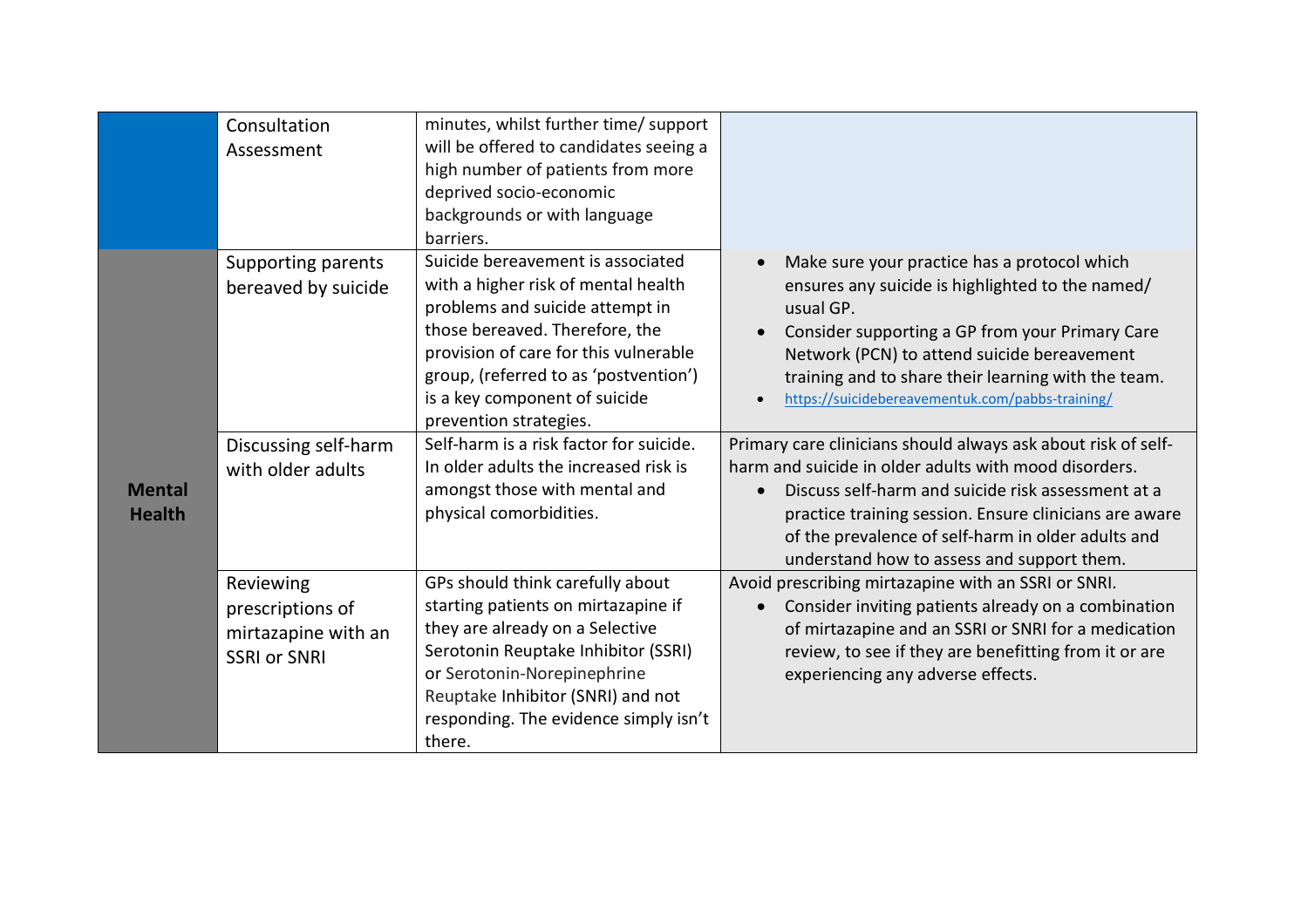| Recognising the<br>burden of perinatal<br>anxiety                                               | Perinatal anxiety is a common<br>condition which may occur without<br>symptoms of depression. At their<br>postnatal check women should be<br>screened for anxiety using the GAD-2<br>and further questioning should occur<br>if that suggests that women are<br>experiencing anxiety. GPs should be<br>aware of local health visitor and<br>community services that support<br>perinatal women. If women feel they<br>would benefit from increased peer<br>support GPs could consider referring<br>to social prescribers. | Consider inviting a health visitor to present at a practice<br>tutorial about the perinatal mental health support they offer<br>and services they signpost women to. The practice social<br>prescriber could also be asked to share peer support<br>services.                 |
|-------------------------------------------------------------------------------------------------|---------------------------------------------------------------------------------------------------------------------------------------------------------------------------------------------------------------------------------------------------------------------------------------------------------------------------------------------------------------------------------------------------------------------------------------------------------------------------------------------------------------------------|-------------------------------------------------------------------------------------------------------------------------------------------------------------------------------------------------------------------------------------------------------------------------------|
| Young people's<br>experiences of<br>general practice care<br>for self-harm                      | When you see young people who<br>self-harm, attempt to listen,<br>understand, and provide active<br>follow-up which can help facilitate<br>young people accessing general<br>practice care for self-harm; and<br>encourage a youth friendly practice<br>approach.                                                                                                                                                                                                                                                         | Check with your social prescriber if there are any<br>community groups to support young people who<br>self-harm.<br>Consider auditing your mental health consultations.<br>Do you actively follow-up young people who self-<br>harm and regularly review their prescriptions? |
| Improving the<br>healthcare response to<br>domestic violence and<br>abuse in UK primary<br>care | Domestic violence and abuse (DVA)<br>are common but often under-<br>recognised. Don't overlook suspected<br>DVA in consultations. Clinicians and<br>people affected by DVA need the<br>support of others, including<br>commissioners and health system                                                                                                                                                                                                                                                                    | Confirm what support is available in your local area<br>for people who have experienced DVA.<br>Consider approaching commissioners to support<br>training by DVA specialists on how to support<br>patients presenting with these concerns.                                    |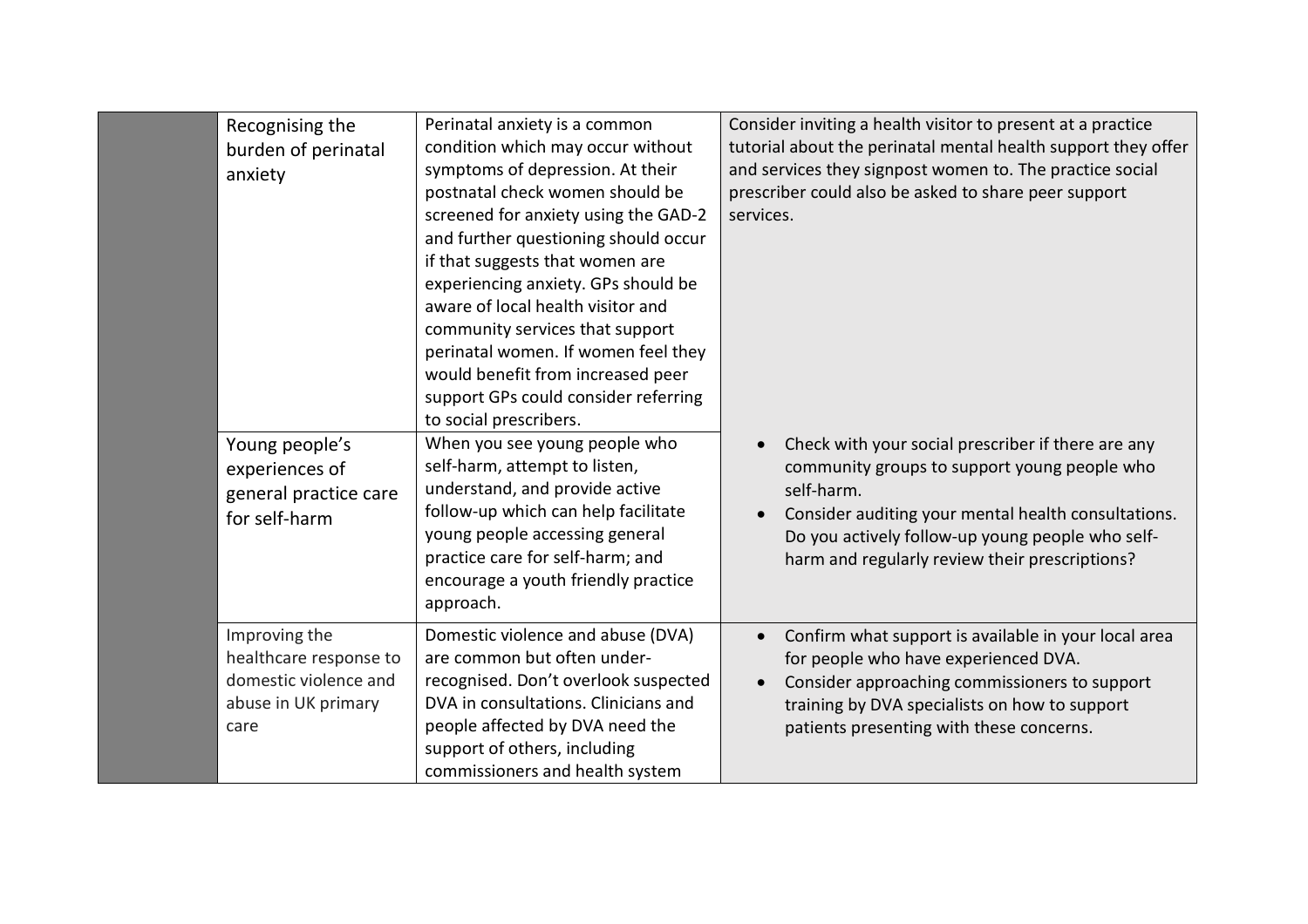|                                        |                                                                   | leaders to provide training and access<br>to specialist DVA care.                                                                                                                                                                                                                                                                                                                                                      |                                                                                                                                                                                                                                                                                                                                                               |
|----------------------------------------|-------------------------------------------------------------------|------------------------------------------------------------------------------------------------------------------------------------------------------------------------------------------------------------------------------------------------------------------------------------------------------------------------------------------------------------------------------------------------------------------------|---------------------------------------------------------------------------------------------------------------------------------------------------------------------------------------------------------------------------------------------------------------------------------------------------------------------------------------------------------------|
|                                        | Relapse rates after<br>discontinuation of<br>antidepressants      | When symptom-free people receiving<br>long-term antidepressants<br>discontinued their treatment, 39%<br>had a symptom relapse by 12<br>months.                                                                                                                                                                                                                                                                         | Inform clinicians responsible for medication reviews,<br>$\bullet$<br>for instance practice pharmacists, about relapse<br>rates to help inform shared decisions about<br>discontinuation.                                                                                                                                                                     |
|                                        | Preparing medical<br>students for out-of-<br>hospital emergencies | Medical students report a lack of<br>knowledge and confidence to assist<br>with out of hospital medical<br>emergencies.                                                                                                                                                                                                                                                                                                | Arrange a tutorial for your medical student,<br>foundation doctor or GP registrar, during which you<br>can discuss the management of primary care medical<br>emergencies or reflect on personal experiences of<br>assisting with out of hospital emergencies.                                                                                                 |
| <b>Professional</b><br><b>Practice</b> | <b>Supervising Physician</b><br>Associates in primary<br>care     | Physician Associates (PAs) need<br>adequate support and supervision to<br>ensure safe working. This can be<br>facilitated by an induction period,<br>assignment of 1-2 clinical supervisors,<br>discussion of the PA role, support<br>during clinics and post-clinic debriefs,<br>reducing over time as required,<br>formal supervisor meetings to review<br>progression and responsibilities and<br>pastoral support. | If you have a PA at your practice, ask them to record<br>a short video or write a paragraph explaining their<br>role, which can be shared on the practice website or<br>social media to increase awareness of their role.<br>Your Practice Participation Group could collaborate<br>with the PA to ensure what they produce is<br>understandable to patients. |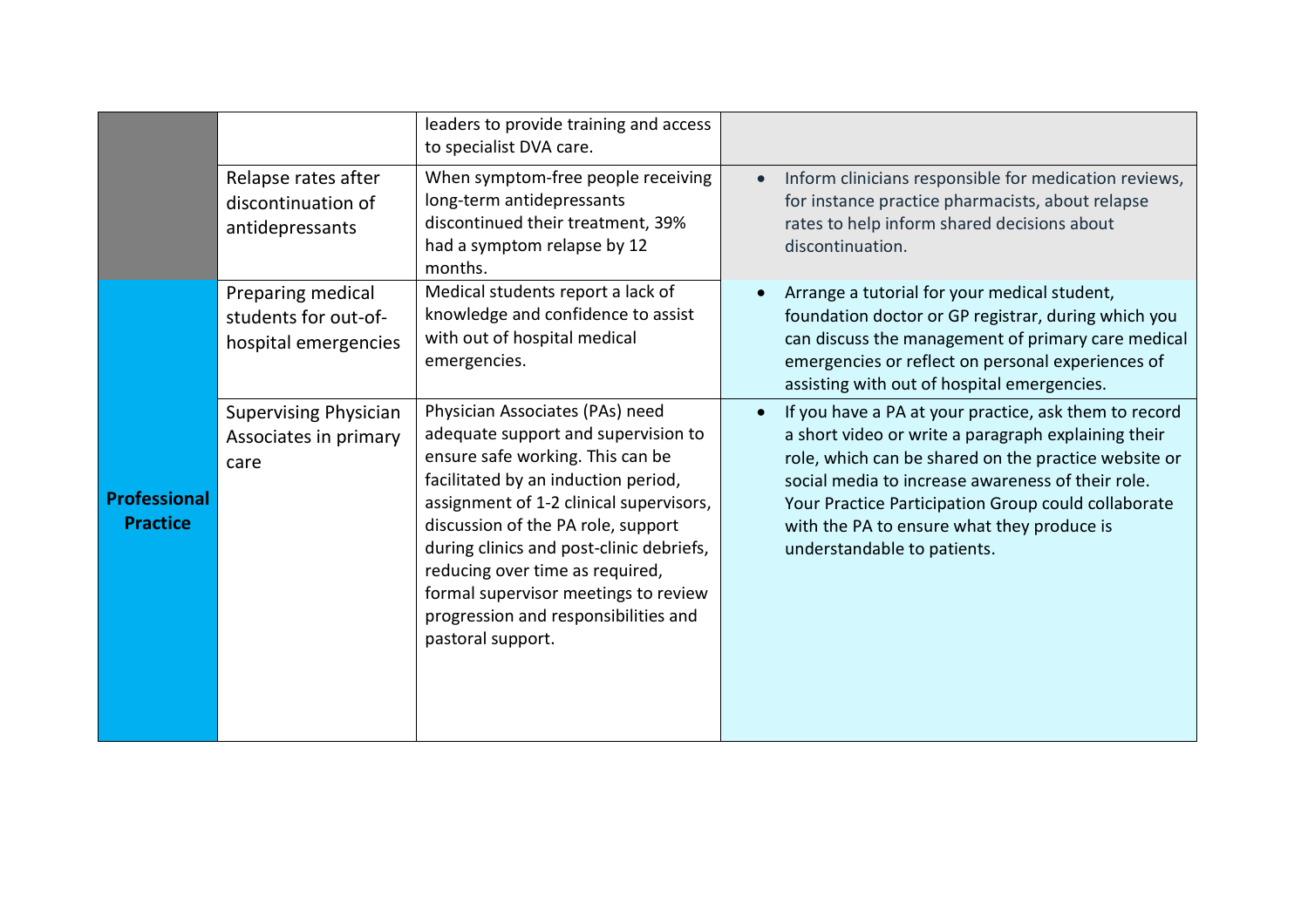|                                | Use of Gut Feelings<br>when Assessing Cancer<br>Risk                                          | GPs legitimise their gut feelings by<br>gathering objective clinical evidence,<br>careful examination of referral<br>procedures, and consultation with<br>colleagues.                                                                                      | Mentorship programs should be set up pairing more<br>and less experienced GPs to allow less experienced<br>GPs to discuss and develop their gut-feelings.<br>Encourage the discussion of gut-feelings at practice<br>meetings.<br>GPs should be encouraged to record when gut-<br>feelings play a role in their clinical decision-making.<br>GPs should remain wary of making decisions not to<br>investigate a patient further based solely or<br>substantially on a gut feeling |
|--------------------------------|-----------------------------------------------------------------------------------------------|------------------------------------------------------------------------------------------------------------------------------------------------------------------------------------------------------------------------------------------------------------|-----------------------------------------------------------------------------------------------------------------------------------------------------------------------------------------------------------------------------------------------------------------------------------------------------------------------------------------------------------------------------------------------------------------------------------------------------------------------------------|
|                                | Using CRP point of<br>care testing in COPD<br>exacerbations                                   | CRP point of care testing significantly<br>reduces antibiotic prescribing for<br>acute COPD exacerbations.                                                                                                                                                 | If CRP point of care testing isn't available in your<br>area, consider approaching your Clinical<br>Commissioning Group (CCG) for funding.<br>Audit rescue antibiotic use for infective<br>exacerbations of COPD on repeat prescriptions.<br>Consider reviewing COPD management for those<br>with high antibiotic use.                                                                                                                                                            |
| <b>Acute</b><br><b>Illness</b> | <b>First line medications</b><br>for gout flares                                              | Use naproxen ahead of colchicine in<br>the absence of contraindications on<br>the grounds of effectiveness, safety<br>and cost.                                                                                                                            | Review your practice protocol for acute gout<br>management.<br>Consider an audit of prescribing in acute gout.                                                                                                                                                                                                                                                                                                                                                                    |
|                                | Diagnostic<br>performance of<br>CA125 for detection<br>of ovarian and non-<br>ovarian cancers | CA125 is a useful test for ovarian<br>cancer in primary care (especially in<br>women >50), whilst an abnormal<br>CA125 in an older woman without<br>ovarian cancer could indicate another<br>type of cancer (eg. Pancreatic, lung or<br>gastrointestinal). | Share updates at a practice educational meeting,<br>highlighting the risk of other cancers in people with a<br>high CA125.<br>Consider introducing safety netting advice for<br>patients with a high CA125 referred on a cancer<br>pathway, to seek review if ovarian cancer is ruled<br>out, to ensure other potential cancers have been<br>appropriately excluded.                                                                                                              |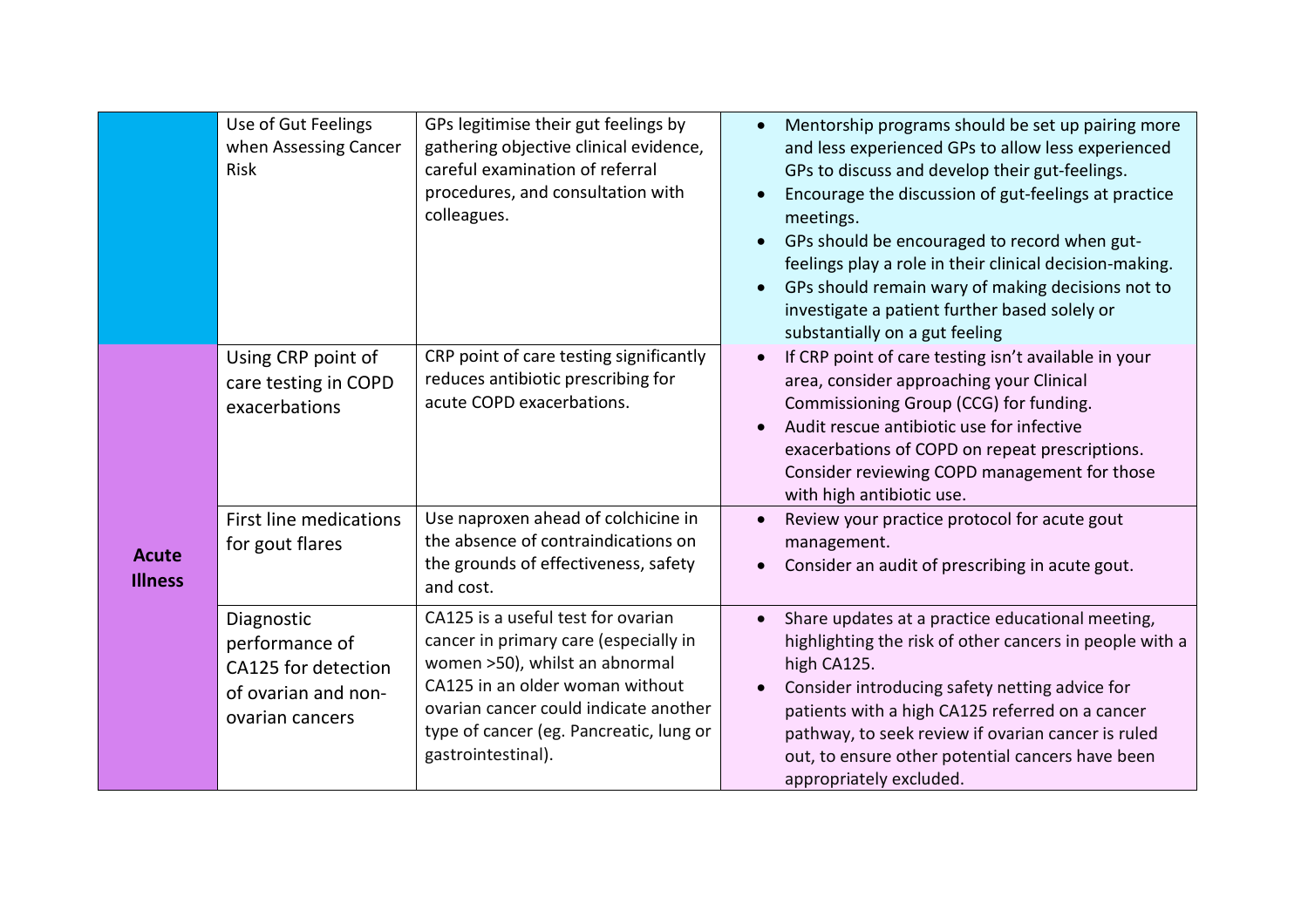|                                  | No association<br>between breast pain<br>and breast cancer            | Women with breast pain should be<br>reassured that they are at no greater<br>risk of breast cancer than<br>asymptomatic women.                                                                                                                                                                                                                                                                                       | Consider sharing this video about breast pain with<br>your patients.<br>https://www.youtube.com/watch?v=v0FkthTQggc<br>Review practice 2WW referrals to Breast clinic which<br>were for breast pain only, at the practice meeting.                                                         |
|----------------------------------|-----------------------------------------------------------------------|----------------------------------------------------------------------------------------------------------------------------------------------------------------------------------------------------------------------------------------------------------------------------------------------------------------------------------------------------------------------------------------------------------------------|--------------------------------------------------------------------------------------------------------------------------------------------------------------------------------------------------------------------------------------------------------------------------------------------|
|                                  | Delayed antibiotics<br>for sore throats                               | If considering antibiotics, a delayed<br>prescription yields similar<br>symptomatic benefit compared with<br>immediate antibiotics, whilst<br>lowering re-consultation rates and<br>overall antibiotic use, and not<br>increasing the risk of complications.                                                                                                                                                         | Consider sharing with your practice team the<br>following educational resource about delayed<br>prescribing, then audit antibiotic prescribing for sore<br>throats (would make a good QI project for a<br>student). (https://antibioticoptimisation.co.uk/using-<br>delayed-prescribing#/) |
| <b>Chronic</b><br><b>Illness</b> | Promoting CBT for<br>people with IBS                                  | IBS specific CBT undertaken by<br>telephone or as a web-based self-<br>management programme shows<br>large improvements in IBS symptoms<br>and impact on life for people with<br>refractory IBS.<br>IBS-specific CBT is now available via<br>the NHS Improving access to<br>psychological therapy (IAPT) service<br>across much of England and the web-<br>based programme has been approved<br>by NICE and the FDA. | Invite a representative from your local IAPT service<br>to present at a practice meeting about the range of<br>referrals they receive. Use this opportunity to discuss<br>whether you and your colleagues consider CBT for<br>IBS.                                                         |
|                                  | Counselling patients<br>commencing statins<br>about liver cancer risk | Statin use halves risk of liver cancer.<br>Informing patients of this further<br>benefit may increase the proportion<br>who consent to initiate statins when                                                                                                                                                                                                                                                         | Share this additional benefit of statins at a practice<br>meeting your multidisciplinary team. Consider<br>discussion prompts for the risks and benefits of<br>statins within a practice template.                                                                                         |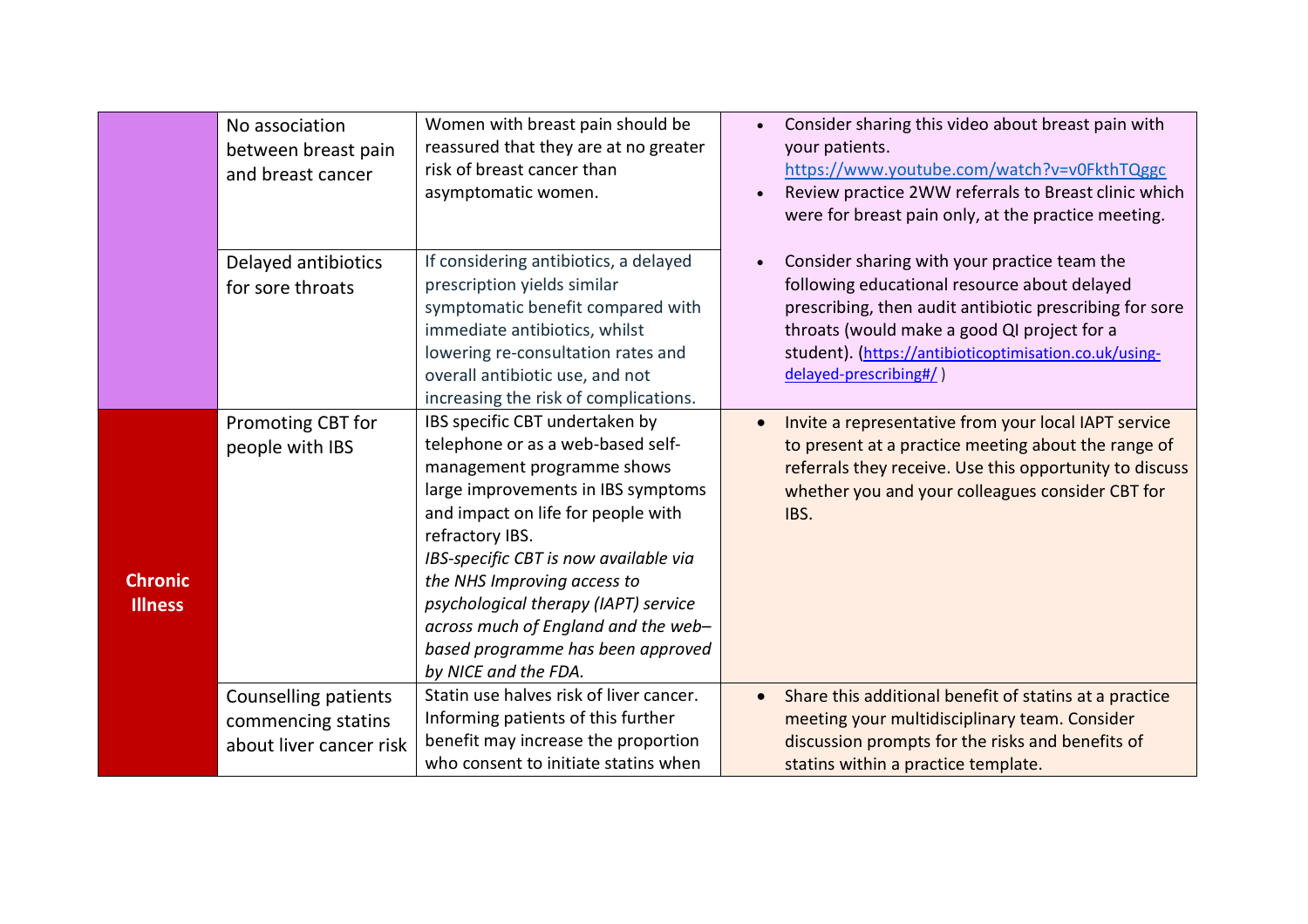|                   |                        | recommended and improve                                                    |           |                                                                  |
|-------------------|------------------------|----------------------------------------------------------------------------|-----------|------------------------------------------------------------------|
|                   |                        | treatment concordance.                                                     |           |                                                                  |
|                   | Supporting people      | An integrated, patient-centred                                             |           | Consider using a chronic disease review template                 |
|                   | with multimorbidity    | chronic disease review, focusing on                                        |           | that allows review of the 'whole patient' and                    |
|                   | to set individualised  | the problems that bother people                                            |           | consider strategies to promote continuity of care.               |
|                   | goals for care         | most, provides care that meets                                             |           | Items included in the Quality Outcomes Framework                 |
|                   |                        | peoples needs more effectively than                                        |           | are important, but not the only things that matter.              |
|                   |                        | reviews which simply focus on QOF                                          |           | Allow opportunities for patients to discuss the                  |
|                   |                        | targets.                                                                   |           | problems that bother them most. Reviewing multiple               |
|                   |                        |                                                                            |           | chronic conditions one at a time can be confusing for            |
|                   |                        |                                                                            |           | patients and potentially inefficient for practices.              |
|                   | Reviewing              | Leave-on emollients are essential for                                      | $\bullet$ | Consider a PCN pharmacist-led audit of bath                      |
|                   | prescriptions of       | eczema but emollient bath additives<br>give no additional benefit.         |           | additive/ emollient prescribing.                                 |
|                   | emollient bath         |                                                                            |           |                                                                  |
|                   | additives              |                                                                            |           |                                                                  |
|                   | Supporting women       | Preterm delivery is associated with                                        |           | Consider a practice tutorial on postnatal checks.                |
|                   | with an increased      | an increase in maternal risk for future                                    |           | Highlight how GPs conducting postnatal checks with               |
|                   | cardiovascular         | incident cardiovascular events.                                            |           | women following preterm delivery should inform                   |
|                   | disease risk following |                                                                            |           | women about their increased cardiovascular risk and              |
|                   | preterm delivery       |                                                                            |           | give information and support lifestyle and                       |
| <b>Prevention</b> |                        |                                                                            |           | behavioural changes to control their modifiable risk<br>factors. |
|                   |                        |                                                                            |           |                                                                  |
|                   | Alcohol screening and  | Following loss of financial incentives                                     |           | Consider a practice tutorial on alcohol-use disorders,           |
|                   | advice following loss  | in 2015 there has been a statistically                                     |           | discussing important opportunities to discuss alcohol            |
|                   | of QOF incentives      | significant reduction in alcohol<br>screening and delivery of brief advice |           | consumption, such as in people presenting with                   |
|                   |                        | in primary care.                                                           |           | dyspepsia or depression.                                         |
|                   |                        |                                                                            |           |                                                                  |